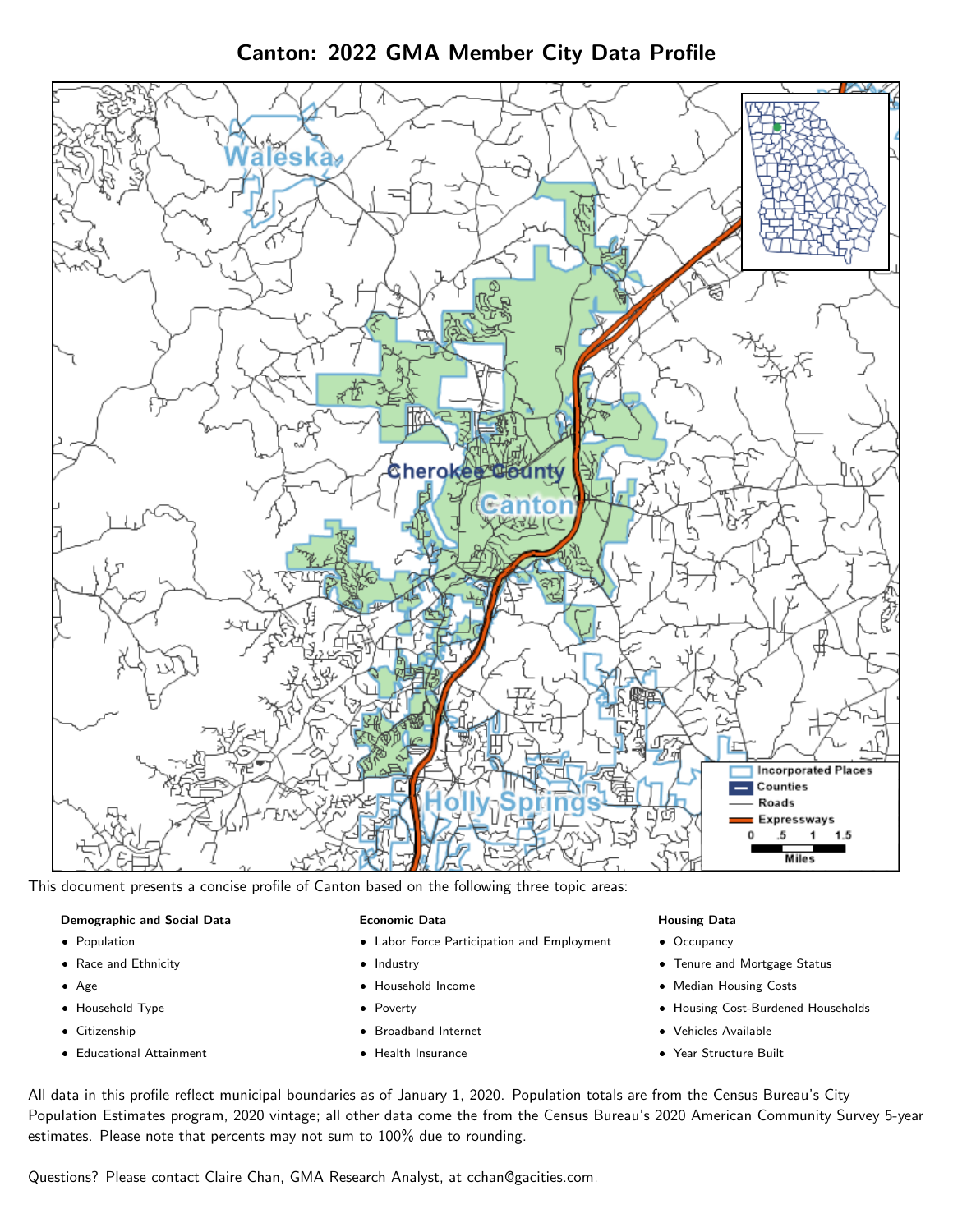# Canton: Demographic and Social





Source: American Community Survey, 2020 5-year estimates, table B01001 Source: American Community Survey, 2020 5-year estimates, table B11001

## **Citizenship**



Source: American Community Survey, 2020 5-year estimates, table B05002 Source: American Community Survey, 2020 5-year estimates, table B15002

#### Race and Ethnicity



Source: U.S. Census Bureau, City Population Estimates, 2020 vintage Source: American Community Survey, 2020 5-year estimates, table B03002

### Household Type



### Educational Attainment



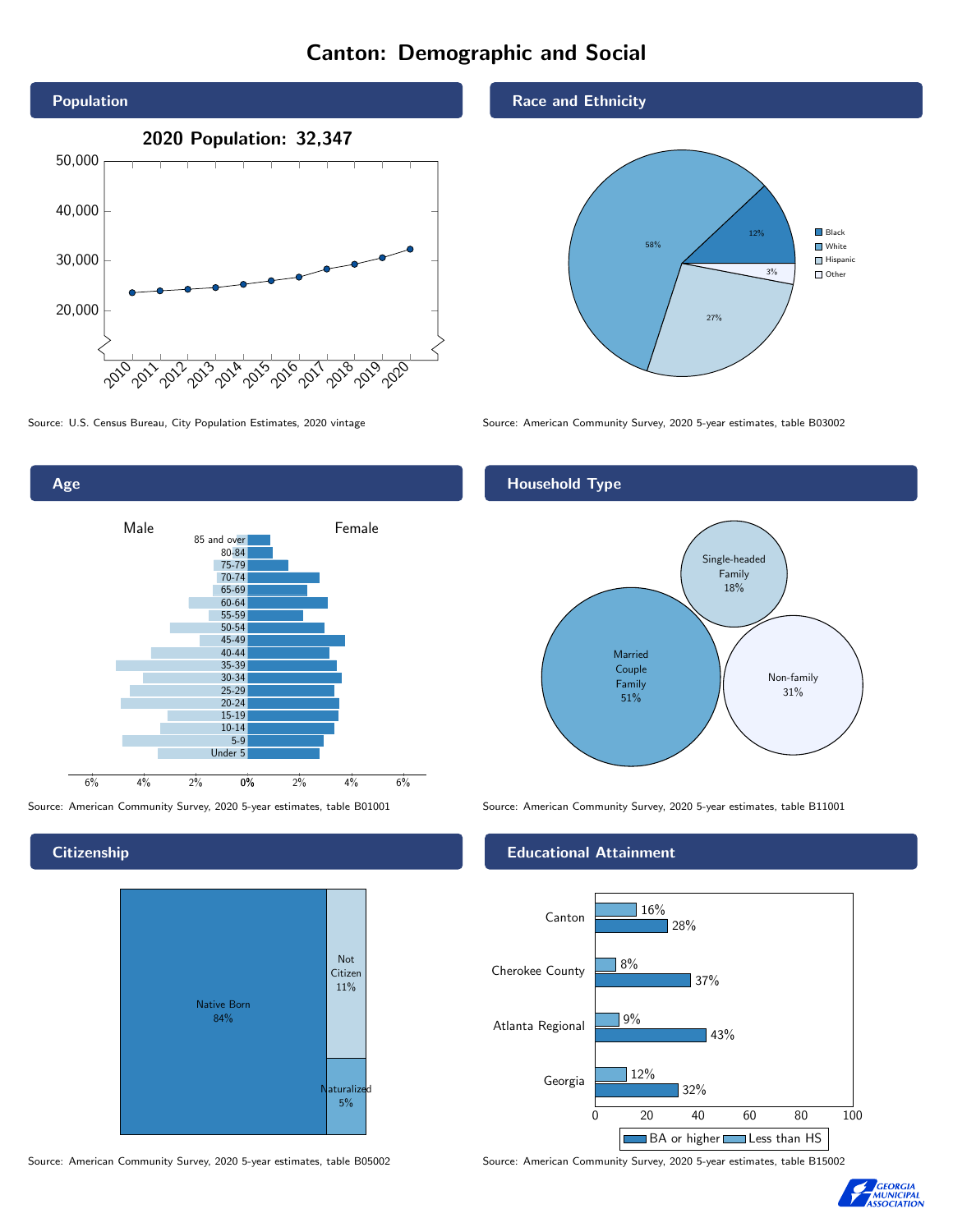# Canton: Economic



Source: American Community Survey, 2020 5-year estimates, table B23001 Note: Unemployment rate is based upon the civilian labor force.



Source: American Community Survey, 2020 5-year estimates, tables B19013 and B19025 Source: American Community Survey, 2020 5-year estimates, table B17010



Source: American Community Survey, 2020 5-year estimates, table B28002 Source: American Community Survey, 2020 5-year estimates, table B18135

#### Industry

| Agriculture, forestry, fishing and hunting, and mining      | $1\%$ |
|-------------------------------------------------------------|-------|
| Construction                                                | 13%   |
| Manufacturing                                               | 12%   |
| <b>Wholesale Trade</b>                                      | 5%    |
| Retail Trade                                                | 12%   |
| Transportation and warehousing, and utilities               | $1\%$ |
| Information                                                 | $2\%$ |
| Finance and insurance, real estate, rental, leasing         | 5%    |
| Professional, scientific, mgt, administrative, waste mgt    | 13%   |
| Educational services, and health care and social assistance | 17%   |
| Arts, entertainment, recreation, accommodation, food        | 11%   |
| service                                                     |       |
| Other services, except public administration                | $4\%$ |
| Public administration                                       | 5%    |

Source: American Community Survey, 2020 5-year estimates, table C24030

### Poverty



## **Health Insurance**